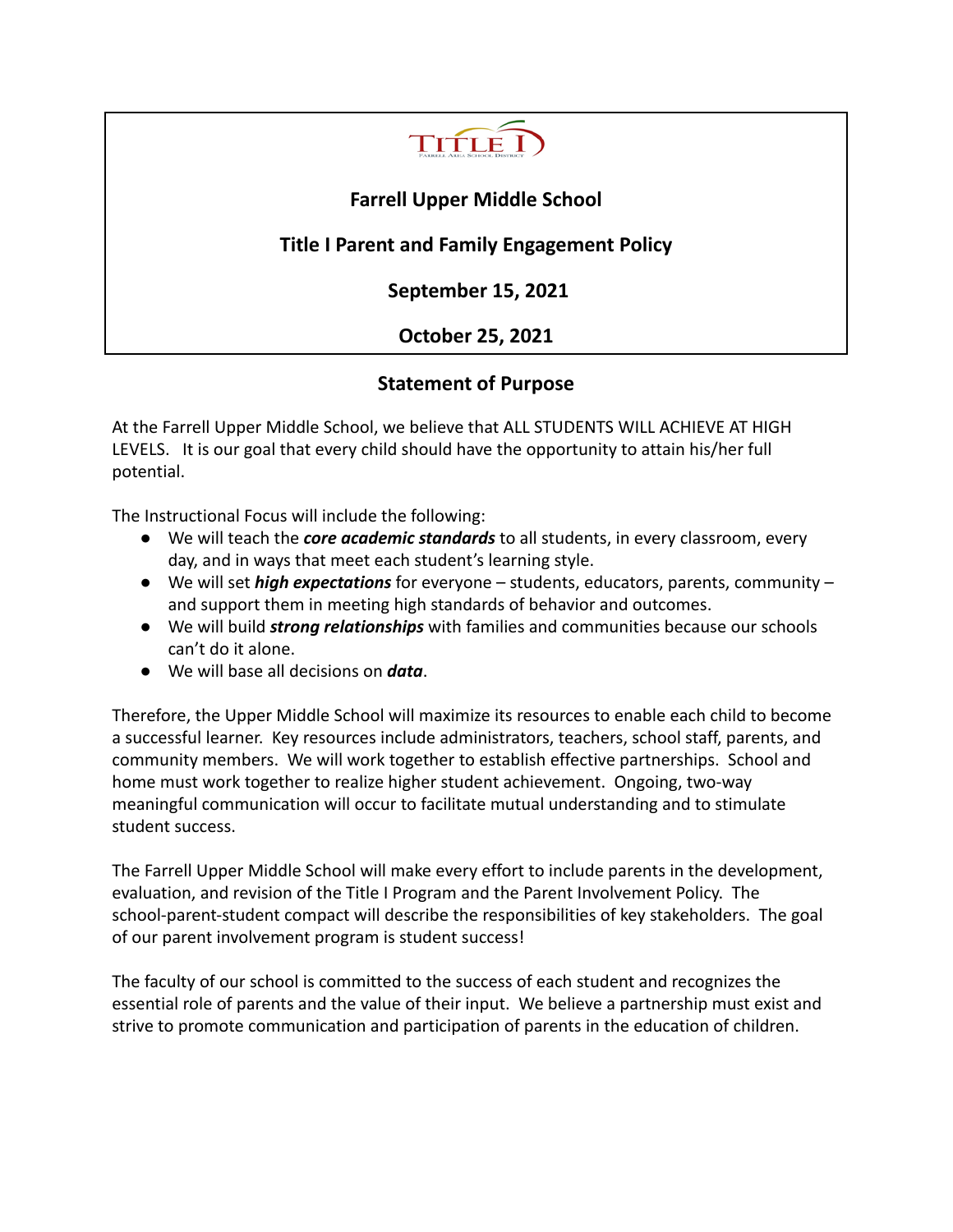### **Declaration of Beliefs:**

- **EXECT** All children can learn at high levels.
- Teachers have a profound impact on student achievement and should have ample professional development, support and resources.
- **Education begins with a safe and healthy learning environment.**
- Families are an essential part of the learning process.
- A commitment from the entire community is necessary to build a culture that encourages student achievement.
- **EXED** Improvement in education is guided by consistent and effective leadership.
- We will provide materials that can successfully be used at home to reinforce the academic success of children.
- **.** It is our goal to provide an atmosphere where parents are able to express their views and to assist in problem solving.
- We want parents to understand that we view them as joint policy and decision makers and plan to emphasize their roles as advocates for their children.

The following list of services and activities to promote parental involvement and provide additional support for student learning:

- **1. School staff will use a variety of communication strategies to provide additional information to parents and to increase parental involvement in supporting classroom instruction.**
- The school will provide parents Interim Reports/Report Cards every nine weeks with information regarding their child's academic progress.
- The school will send brochures home with students, post notices in school, and provide information about parent workshops and meetings. The school will distribute monthly information to parents that will give tips to parents about reading and mathematics.
- The school will use the yearly PSSA informational letter, parent orientation meetings, notices sent home by students, Parent Square, and the school website to share information about the Schoolwide Title I Plan. The first Title I meeting will be held during the first marking period.
- All parents are invited to provide feedback about the parent involvement process, update documents, and disseminate information, as required by law.
- **2. The school will hold parent meetings, conferences, and activities regularly throughout the year to increase parental involvement and build staff and parent capacity to engage in these types of efforts. These meetings will include:**
	- Parent-training sessions to help parents understand how to enhance their child's education.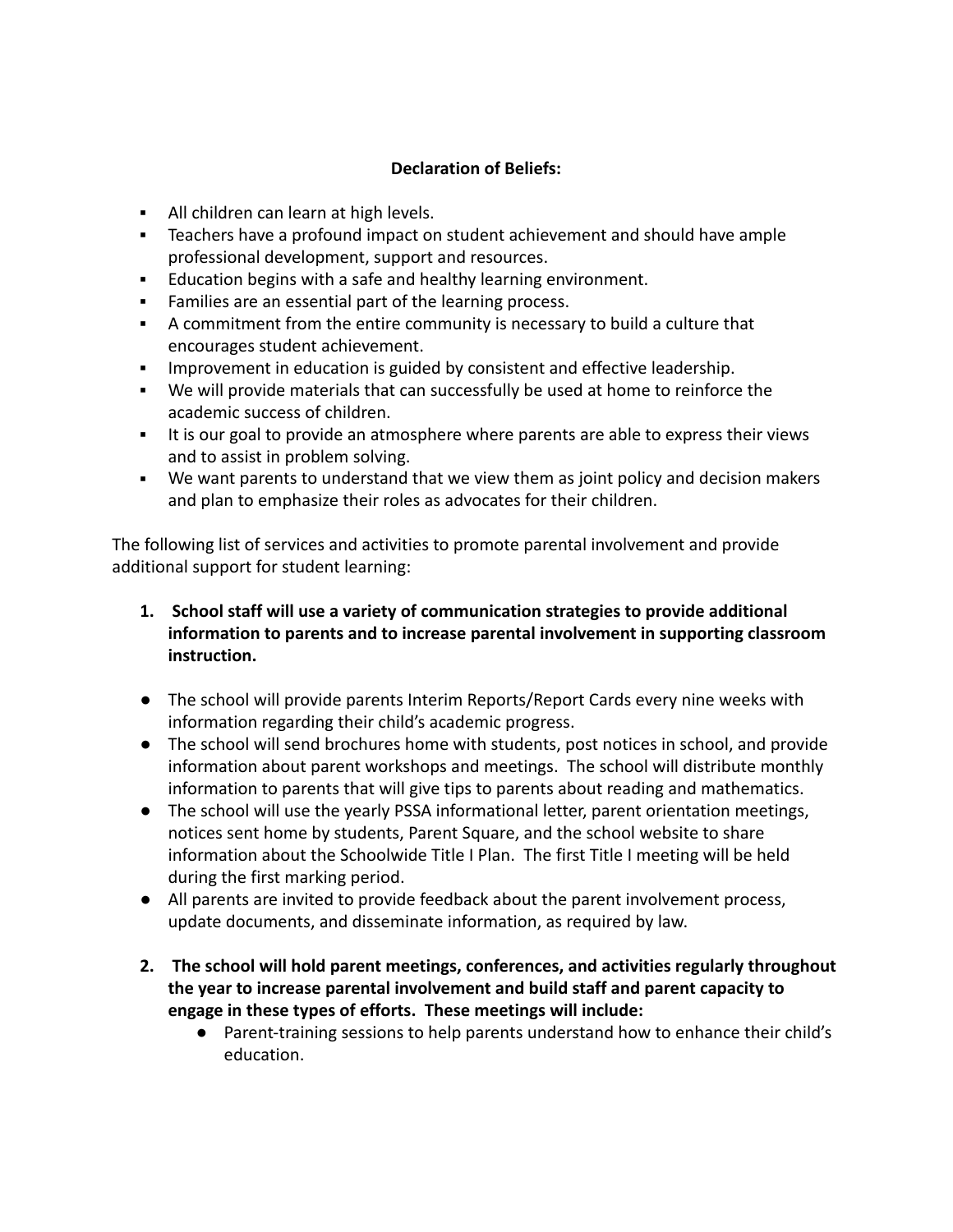- Family reading nights provide an opportunity for parents and their child to experience the school situation in a positive and helpful manner while school staff may provide any needed assistance or encouragement.
- Teacher conferences individually with parents of children in their classrooms. Parents will be given a summary of the student's test scores and an explanation of the interventions teachers are using to assist the child in reaching achievement goals. Parents will be asked to engage in discussion of how they can support these efforts. Parents will also be given suggestions for coordinating school-parent efforts and explanations of homework and grading procedures.
- School will engage parents in the following types of roles and activities to increase their involvement and support for student learning:
	- 1. Welcome Back to School Letters
	- 2. 7<sup>th</sup> grade Orientation
	- 3. Open House/Meet the Teachers Night
	- 4. Parent Conferences
	- 5. Title I Family Nights
	- 6. Parent Education Programs and Workshops
	- 7. Orientation presentations
	- 8. Parent Support Network (PSN)
	- 9. Chorus/Band Concerts
	- 10. School newsletters
	- 11. Student Handbook
	- 12. Parent, Student, and School Compacts
	- 13. School Website
	- 14. Parent Square

### **3. The school will provide information to parents about volunteer opportunities.**

● The Upper Middle School will work with the Elementary School to help provide a smooth transition from one school to the next by raising parent awareness of procedures and related activities.

### **4. The school will work with parents to create a School-Parent-Student Compact.**

● School Staff, parents and students will develop a school-parent-student compact. This compact will outline how parents, school staff, and students share the responsibility for improved student academic achievement and the means by which the school and parents will build and develop a partnership to help children achieve the state's high academic standards.

### **5. The school will provide an opportunity for parents to engage in decision-making processes regarding the school's Title I program.**

- The school will involve parents on school advisory committees.
- The school will engage parents in decisions about parental involvement strategies and programs.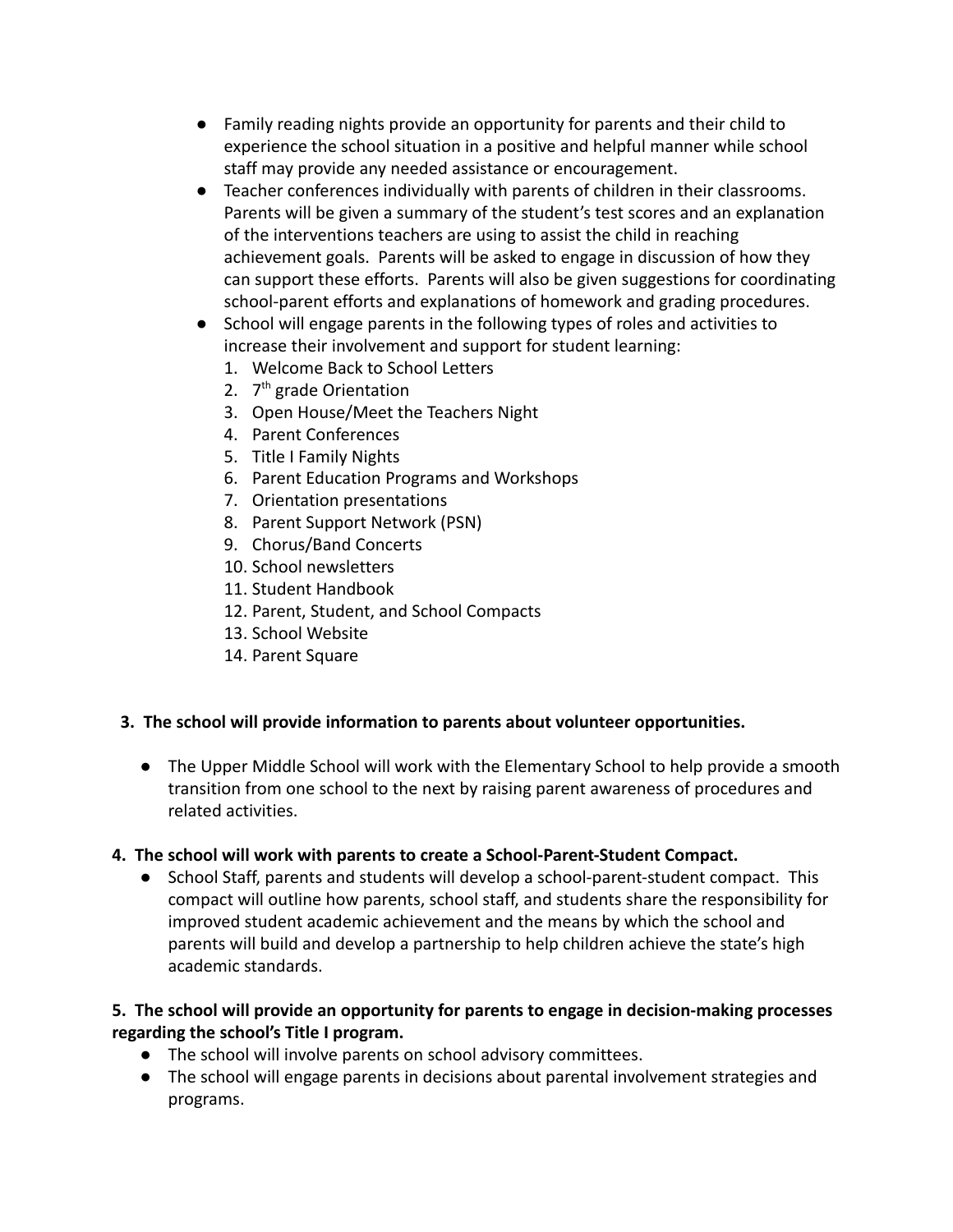- **6. The school will design an area as a resource center for parents.**
	- Parents will be encouraged to submit ideas for the Resource Center.
	- Develop a list of websites with programs, resources, events, and training to increase parent involvement in the educational process of their children.
- **7. The Farrell Upper Middle School and parents will develop a parent support group.**

## **Conclusion**

**The Farrell Upper Middle School is committed to the success of our students. We will work together with parents to monitor the effectiveness of our Parental Involvement and Title I programs and to provide excellence in education. This policy will be promoted by the administrators, teachers, and other school staff as we seek active participation by our parents.**

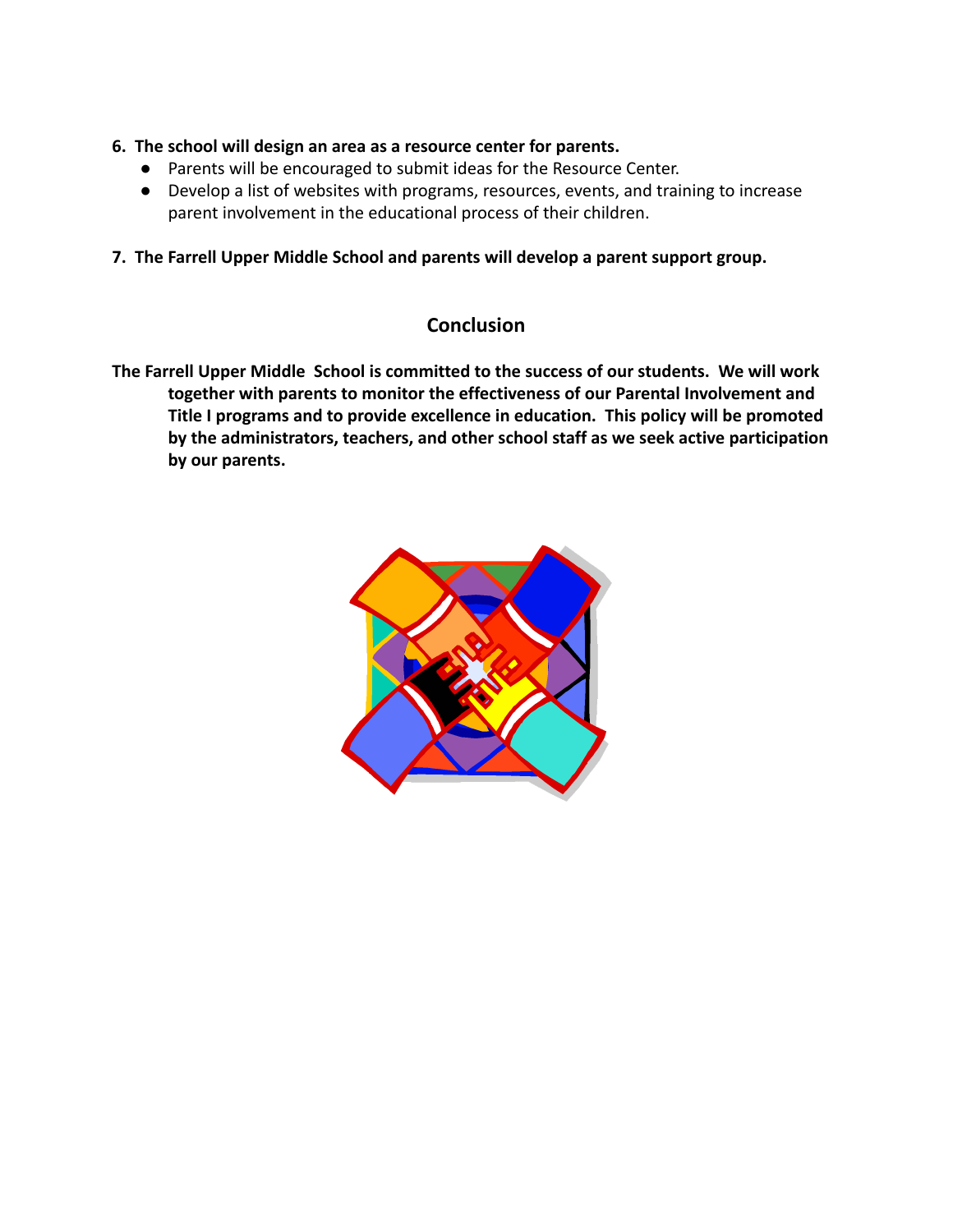#### **PART I-SCHOOL PARENTAL INVOLVEMENT POLICY COMPONENTS**

A. The Farrell Upper Middle School will jointly develop/revise with parents the parent and family engagement policy/procedures and distribute it to the parents and make available the parent involvement policy/procedures to the local community.

B. Convene an annual meeting, at a convenient time, to which parents shall be invited and encouraged to attend, to inform parents of their school's participation under this part and to explain the requirements of this part, and the right of the parents to be involved.

Parents will be invited to attend an annual meeting to go over the Farrell Upper Middle School Parent and Family Engagement Policy and Procedures.

C. Offer flexible meetings, such as meetings in the morning or evening, and provide, make available with funds provided under this part, transportation, childcare, or home visits, as such services related to parental involvement.

D. Involve parents, in an organized, ongoing, and timely way, in the planning, review, and improvement of the school plan under Section 1112, school wide under Section 1114, and the process of the school review and improvement under Section 1116.

### E. Provide parents—

a. Timely information about programs under this part.

b. A description and explanation of the curriculum in use at the school, the forms of academic assessment used to measure student progress, and the proficiency levels students are expected to meet. The Farrell Upper Middle School will provide curricular parent workshops in the required subject areas. The Farrell Upper Middle School will share with parents the assessment tool(s) used in each curricular area along with benchmarks and rubrics. c. If requested by parents, opportunities for regular meetings to formulate suggestions and to participate, as appropriate, in decisions relating to the education of their children, and respond to any such suggestions as soon as practically possible.

The Farrell Upper Middle School and a group of involved parents are committed to organizing and developing a Parent Support Network (PSN) in order to assist and be more involved in the education of their children. We feel PSNs are a largely untapped resource for schools attempting to provide state-of-the -art instruction with diminishing funds and resources.

The vision for the Farrell Upper Middle School PSN is that it will aspire to find a way to instill pride and interest in schooling, increase student achievement, support teachers and their children, and enhance a sense of community and commitment at Farrell Upper Middle School.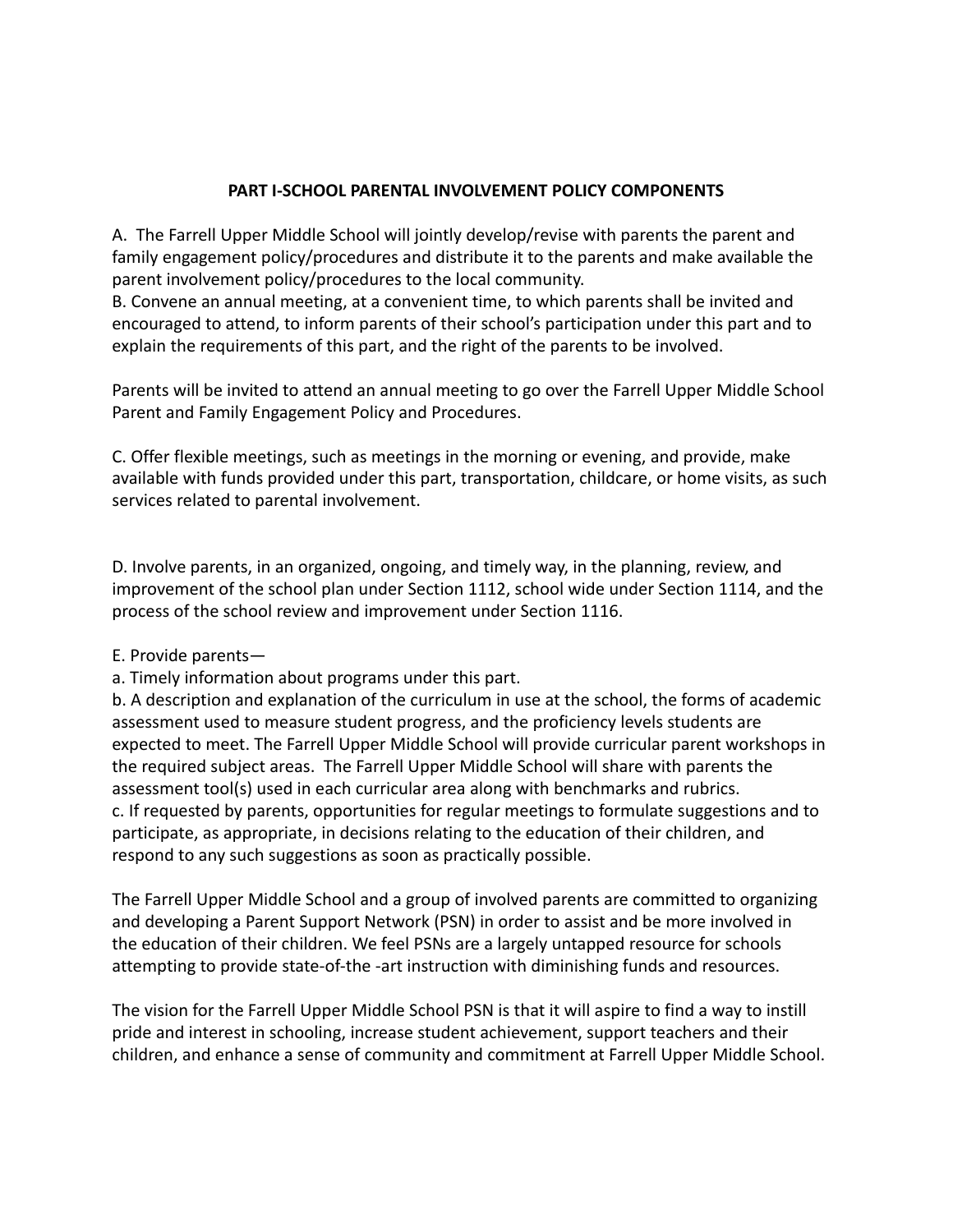d. If the schoolwide program plan is not satisfactory to the parents of participating children, submit any parent comments on the plan when the school makes the plan available to the district.

e. Farrell Upper Middle School will inform parents and parental organizations of the purpose and existence of the Parental Information and Resources Center (PIRC) in Washington. i. Parent Information and Resource Centers (PIRCs) are community-based centers that offer information to parents on state educational standards, supplemental services and school choice along with a wide variety of activities and services for families. By providing information, education and support, as well as links to other available community resources, the Centers seek to promote the self-sufficiency and well-being of families. <http://www.chswpirc.org/>

## **PART II- SHARED RESPONSIBILITIES FOR HIGH STUDENT ACADEMIC ACHIEVEMENT**

As a component of the school-level Parent and Family Involvement Policy, each school shall jointly develop with parents for all children served under this part, a school-parent compact that outlines how parents, the entire school staff, and students will share the responsibility for improved student academic achievement.

-Conduct a parent/teacher conference in the middle school, annually (at a minimum), during which the compact shall be discussed as the compact relates to the individual child's achievement.

-Provide frequent reports to parents on their child's progress.

-Provide parents with reasonable access to staff, opportunities to volunteer and participate in their child's class and observation of classroom activities, as outlined in the Student Handbook.

## **BUILDING CAPACITY REQUIREMENTS FOR INVOLVEMENT**

To ensure effective involvement of parents and to support a partnership among the school involved, parents, and the community, to improve student academic achievement, each school and district under this part –

a. Assistance will be provided to the parents of children served by the school or district, as appropriate, in understanding such topics as the state's academic content standards and state student academic achievement standards. State and district assessments, the requirements of this part, and how to monitor a child's progress and work with educators to improve the achievement of their children.

The Farrell Upper Middle School will provide parents information on the PSSA (Pennsylvania System of School Assessment) annually at a parent information meeting.

Farrell Upper Middle School students are regularly tested by the state to find out if they're on track learning the important skills they need to be successful while in our schools and after graduation. Students are tested on basic academic skills as well as more advanced skills. Common statewide tests are important because they help make sure all students are getting a quality education regardless of where they live.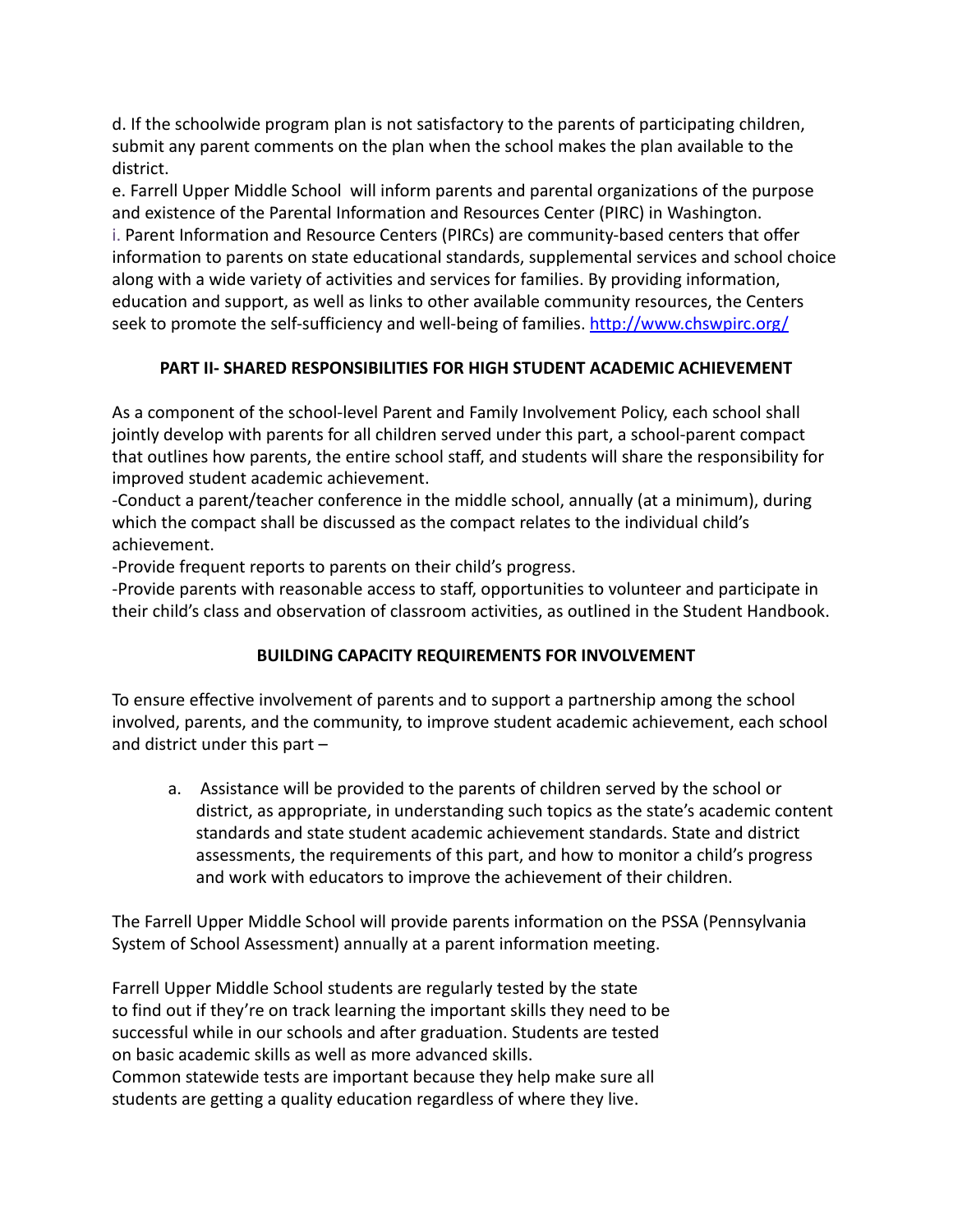OSPI develops or selects and administers all state assessments and reports achievement data for individual students, schools, districts and the overall state. This information helps districts and schools refine instructional practices and focus curriculum. It also gives parents information about how well their child is doing and where additional help may be needed.

Parents will be given information on Acadience, Edmentum, and benchmark assessments.

b. Materials and training will be provided to help parents work with their children to improve their children's achievement, such as literacy training and using technology, as appropriate, to foster parental involvement.

c. Shall educate teachers, pupil services personnel, principals, and other staff, with the assistance of parents, will be educated in the value and utility of contributions of parents, and in how to reach out to, communicate with, and work with parents as equal partners, implement and coordinate parent programs, and build ties between parents and the school.

The term "parent and family engagement" is used broadly. It includes several different forms of participation in education and with the schools. Parents can support their children's schooling by attending school functions and responding to school obligations (parent-teacher conferences, for example). They can become more involved in helping their children improve their schoolwork--providing encouragement, arranging for appropriate study time and space, modeling desired behavior (such as reading for pleasure), monitoring homework, and actively tutoring their children at home.

Outside the home, parents can serve as advocates for the school. They can volunteer to help out with school activities or work in the classroom. They can take an active role in the governance and decision making necessary for planning, developing, and providing an education for the community's children.

Research has established that the most successful parent participation efforts are those which offer parents a variety of roles in the context of a well-organized and long-lasting program. Parents will need to be able to choose from a range of activities, which accommodate different schedules, preferences, and capabilities. As part of the planning process, teachers and administrators will need to assess their own readiness for involving parents and determine how they wish to engage and utilize them.

Other guidelines include:

• Communicating to parents that their involvement and support makes a great deal of difference in their children's school performance, and that they need not be highly educated or have large amounts of free time for their involvement to be beneficial. The Farrell Area Elementary School will make this point repeatedly.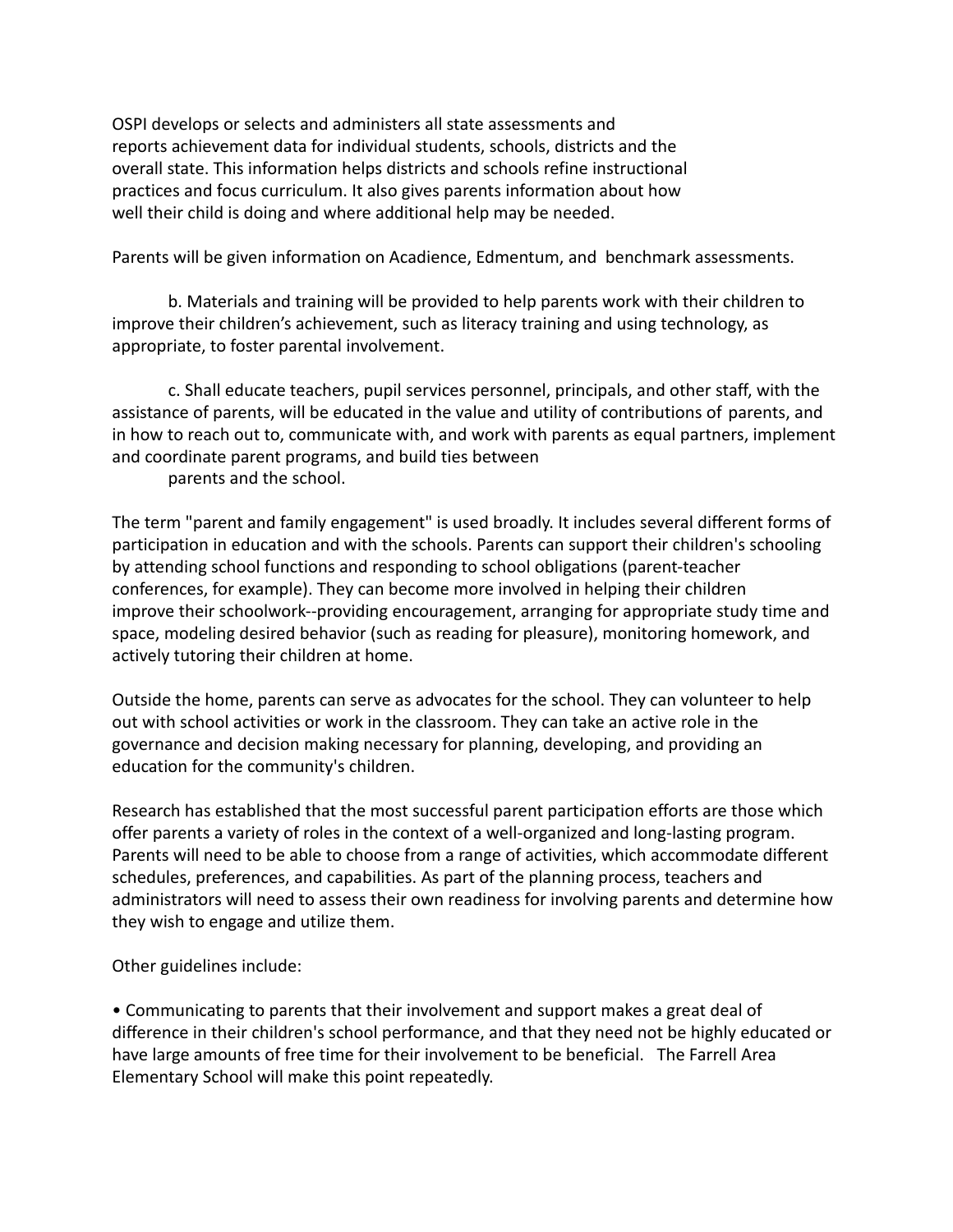• Encouraging parent involvement from the time children first enter school in kindergarten (or preschool, if they attend).

• Teach parents that activities such as modeling reading behavior and reading to their children increase children's interest in learning.

• Developing parent involvement programs that include a focus on parent involvement in instruction--conducting learning activities with children in the home, assisting with homework, and monitoring and encouraging the learning activities of older students.

• Providing orientation and training for parents, but remember that intensive, long-lasting training is neither necessary nor feasible.

• Making a special effort to engage the involvement of parents of disadvantaged students, who stand to benefit greatly.

• Continuing to emphasize that parents are partners of the school and that their involvement is needed and valued.

d. Shall to the extent feasible and appropriate, coordinate and integrate parent involvement programs and activities with Head Start, Reading First, Early Reading First, Even Start, the Home Instruction Programs for Preschool Youngsters, the Parents as Teachers Program, and public preschool and other programs, and conduct other activities, such as parent resource centers, that encourage and support parents in more fully participating in the education of their children.

e. Shall ensure that information related to school and parent programs, meetings, and other activities is sent to the parents of participating children in a format and, to the extent practicable, in a language parents can understand.

f. Shall provide such other reasonable support for parental involvement activities under this part as parents may request.

g. May involve parents in the development of training for teachers, principals, and other educators to improve the effectiveness of such training.

h. May provide necessary literacy training from funds received under this part if the district has exhausted all other reasonably available sources of funding for such training.

i. May pay reasonable and necessary expenses associated with local parental involvement activities, including transportation and child care costs, to enable parents to participate in school-related meetings and training sessions.

j. May train parents to enhance the involvement of other parents. The Farrell Area School District will have a core group of grade level parents who will be trained on policies, school wide discipline programs, and procedures. This group of grade level parents will in turn train a larger group of

classroom parents.

k. May arrange school meetings at a variety of times, or conduct in-home conferences between teachers or other educators, who work directly with participating children, with parents who are unable to attend such conferences at school, in order to maximize parental involvement and participation.

l. May adopt and implement model approaches to improving parental involvement.

m. May establish a district parent advisory council to provide advice on all matters related to parental involvement in programs supported under this section.

n. May develop appropriate roles for community-based organizations and businesses in parent involvement activities.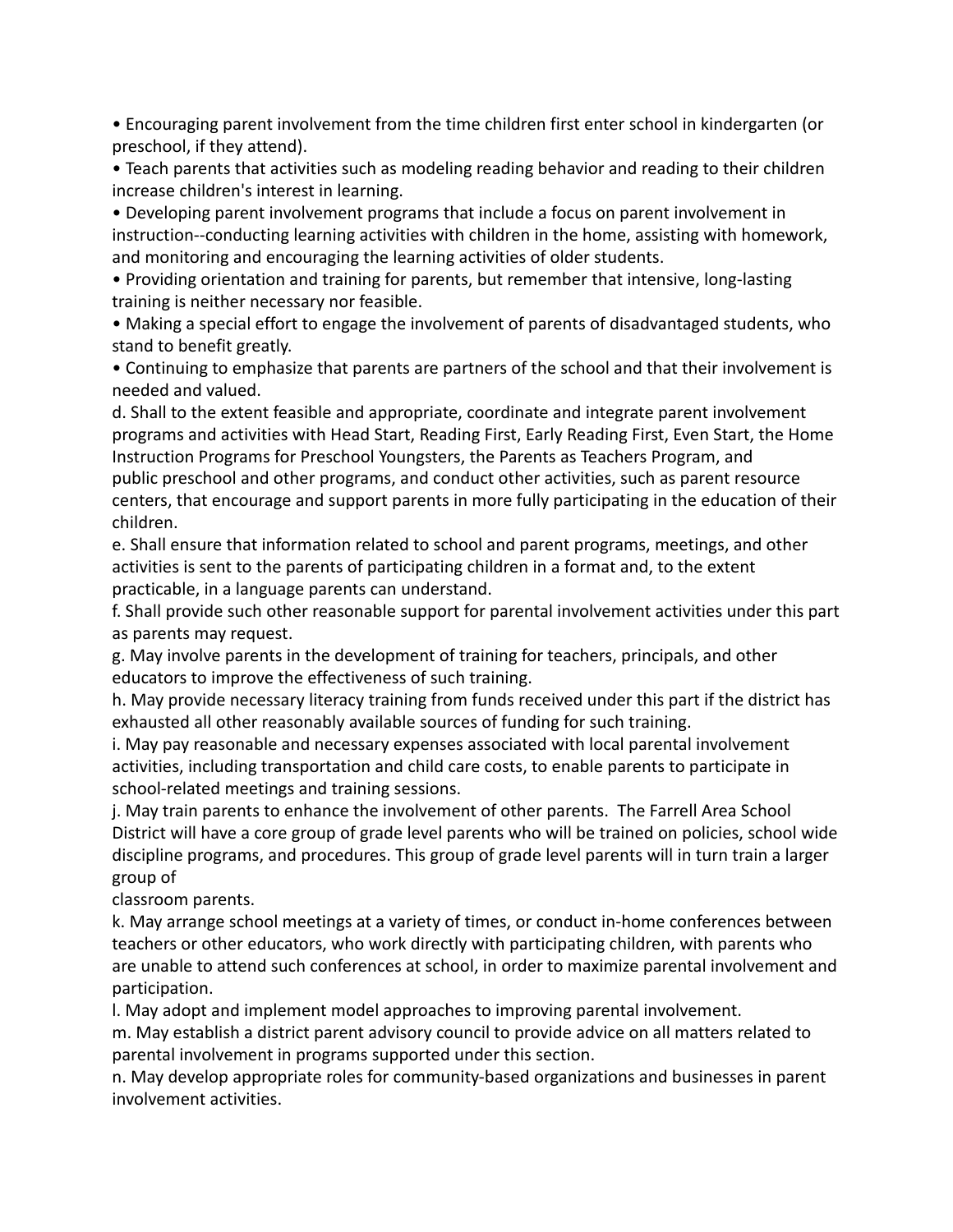#### **PART III-ACCESSIBILITY REQUIREMENTS**

In carrying out the parental involvement requirements districts and schools, to the extent practicable, shall provide full opportunities for the participation of parents with children with limited English proficiency, parents with children with disabilities, and parents of migratory children, including providing information and school reports in a format and, to the extent practicable, in a language such parents can understand.

#### **PART IV-ADOPTION**

This Farrell Upper Middle School Involvement Policy/Procedures have been developed/revised jointly with, and agreed upon with, parents of children participating in Title I program, as evidenced by meeting minutes.

Farrell Upper Middle School teachers and staff are committed to providing a quality educational program that will challenge all children to reach their potential. We believe when school and parents work together children succeed in school and throughout life. Neither home nor school can do the job alone. Parents play an extremely important role as the children's first teachers. Their support for their children and for the school is critical to their children's success at every step along the way.

To ensure that basic skills and knowledge are taught, we will hold educators accountable for effective teaching, hold students accountable for learning, and encourage parental involvement in their children's education. We will continually assess student growth in order to provide timely interventions and evaluate our instruction. Additionally, Farrell Upper Middle School teachers and staff will work collaboratively with parents and our community in the development, evaluation, and refinement of our Title I program.

The Farrell Area Upper Middle School is committed to the belief that all children can learn and acknowledges that parents share the school's commitment to the educational success of their children.

The Farrell Upper Middle School recognizes that a child's education is a responsibility shared by the school and family and agrees that to effectively educate all students, the school and parents must work together as partners. It is the practice of the Farrell Area Elementary School to welcome all parents to partner with us in bringing the best educational experience to the children.

At the Farrell Upper Middle School we define parental involvement as an ongoing process that promotes clear two-way communication between home and school. We achieve home school communication through the following: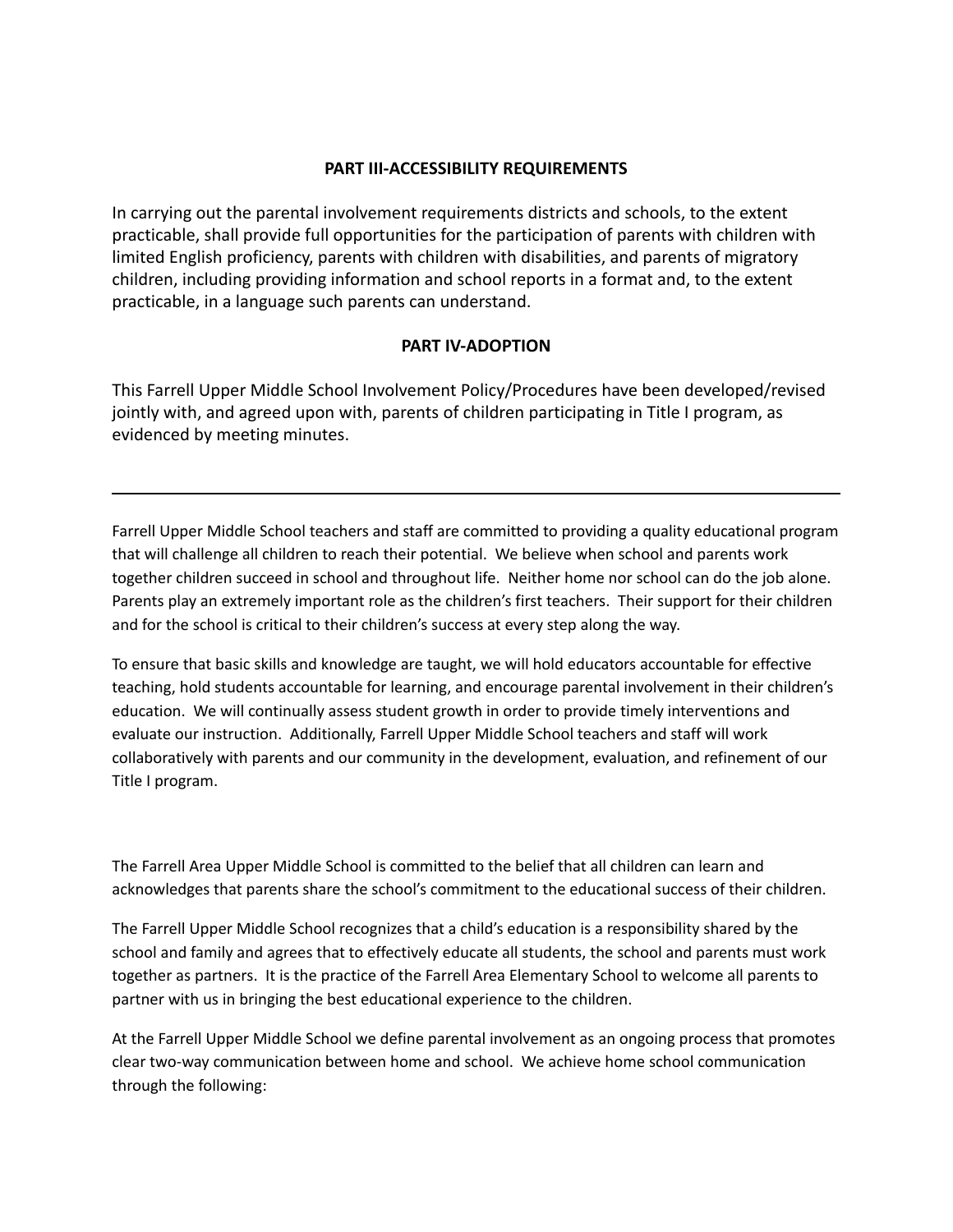- Phone Calls
- Emails
- Parent-Student-Teacher Compact
- Surveys
- Homework
- Evening workshops/events to share strategies and resources
- Interim Reports and Report Cards
- Meet the Teachers Night
- Open House
- Parent Support Network
- Parent Teacher Conferences
- Web Site
- PowerSchool
- Parent Square

To promote parental leadership, we encourage parents to join the Parent Support Network. The Parent Support Network meets with the Title I staff to plan, review, and help improve Title I services as well as update the compact, policies, and assist in planning evening workshops or events. At the annual Title I Meeting, parents learn of the school's participation in Title I and the rights o f parents to be involved in Title I programs. At the various events, the Title I staff provides strategies for parents to help their children. The Parent Support Network members also have opportunities to attend parent workshops and conferences as a representative of the school.

Title I teachers monitor students' progress utilizing DIBELS (Dynamic Indicators of Basic Early Literacy Skills), AIMS, and CDT's (classroom diagnostic test). Additional assessments are conducted on an as needed basis. Title I teachers assist children in a combination of in-class and pull-out instruction.

Parent involvement is an integral part of the Title I Program in the Farrell Upper Middle School.

The Title I Parent Involvement section of the No Child Left Behind Act (NCLB) requires each Title I school to develop a written parental involvement policy that describes the means for carrying out the requirement of section 118. The Farrell Upper Middle School does this by the following:

The parents of the Farrell Upper Middle School's Title I students may

- review the Parent and Family Engagement Policy in an understandable format and language provided to them by the fall of each year.
- **•** be involved in the planning review, and improvement of the school's Parent Involvement Policy
- receive the School-Parent Compact in the fall of each year.
- be invited to annual meetings held to inform them of the school's participation in the Title I Program and to explain the requirements of the program and their right to be involved by the yearly Open House and Parent Conferences held at their convenience.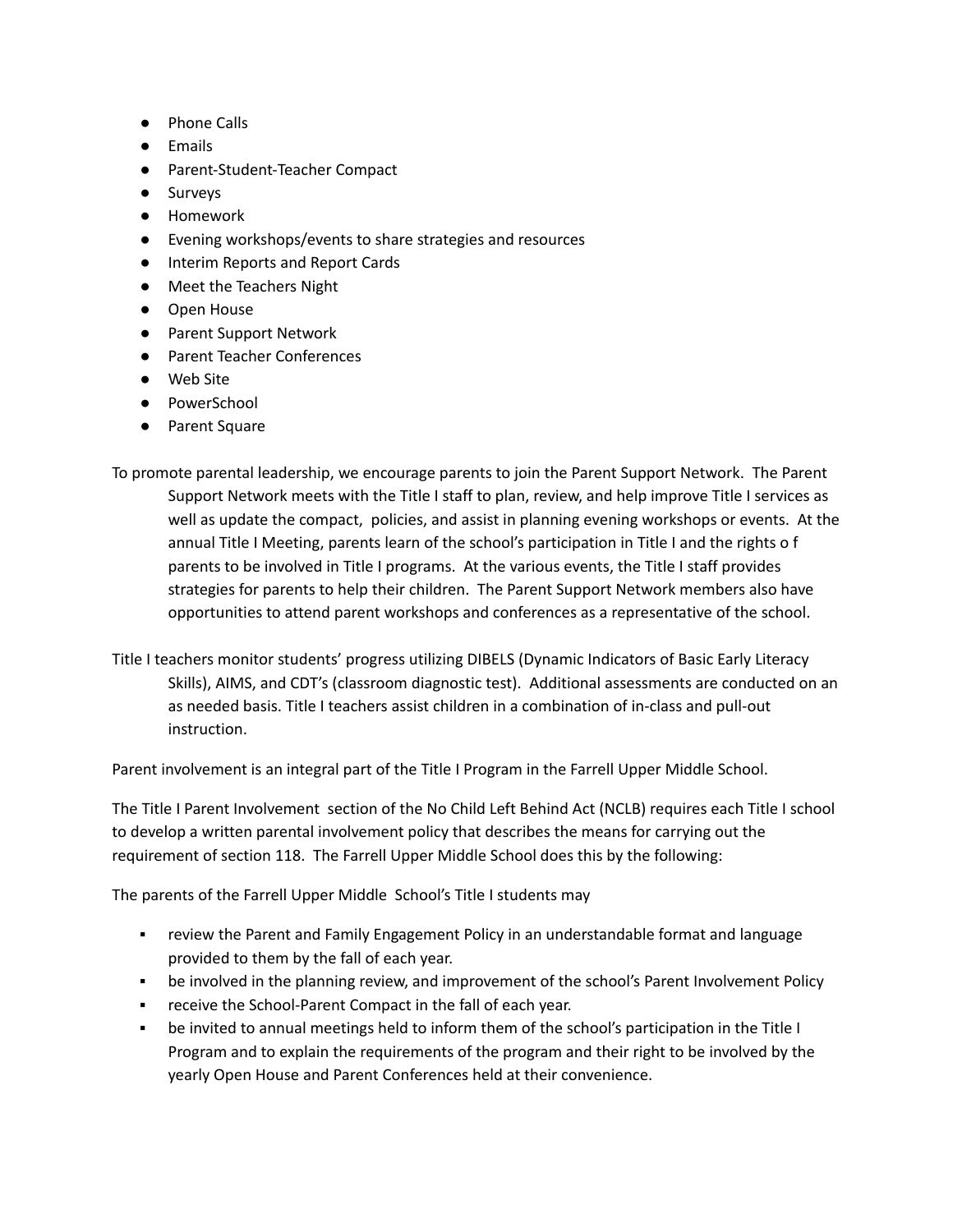- Be reimbursed for reasonable expenses associated with parent involvement activities to enable them to participate in school-related meetings and training sessions by Title I funds.
- **•** be involved in the planning, review and improvement of the program and by the timely informational report about the program offered at the middle and the end of the school year.
- review the curriculum in use at the school, the forms of academic assessment used to measure student's progress and the proficiency levels that the students are expected to meet.
- **•** receive assistance in understanding the state's academic content standards and student achievement standards, local academic assessments and how to monitor a student's progress and work with teachers to improve the achievement of their children.
- receive, when requested, opportunities for regular meetings to formulate suggestions and to participate as appropriate, in decisions relating to the education of their children and to respond to any such suggestions as soon as possible.
- be invited to jointly develop a school-parent compact that outlines the responsibilities of the parents, entire school staff and students to improve student achievement.
- receive material and training to help in working with their children to improve their child's achievement, as appropriate, to foster parent involvement.
- **•** be ensured that information related to school and parent programs, meetings, and other activities will be sent to the parents of participating children in a format and in a language the parents can understand.

The Title I Parent Involvement section of the No Child Left Behind Act (NCLB) requires each Title I school to develop a written parental involvement policy that describes the means for carrying out the requirement of section 118. The Farrell Area High School does this by the following:

- Title I parents may review the program policy by the fall of each year.
- A copy of the policy is given or made available to parents.
- The policy is written in a format and language that is understandable for parents.
- The policy states how parents will be involved in the planning, review, and improvement of the school's Parent Involvement Policy.
- The policy states that an annual meeting will be held to inform parents of the school's participating in the Title I program, the requirements of the program, and their right to be involved
- The policy states that meetings with administration, teachers, parents and students will be available during school hours.
- The policy states that Title I funds may be used to pay reasonable and necessary expenses associated with parent involvement activities.
- The policy describes responsibilities in parental involvement, planning, review and associated with parent involvement activities.
- The policy describes responsibilities in parental involvement, planning, review and improvement of the School's Title I program.
- Parents will be notified of student progress with various reports sent home throughout the school year.